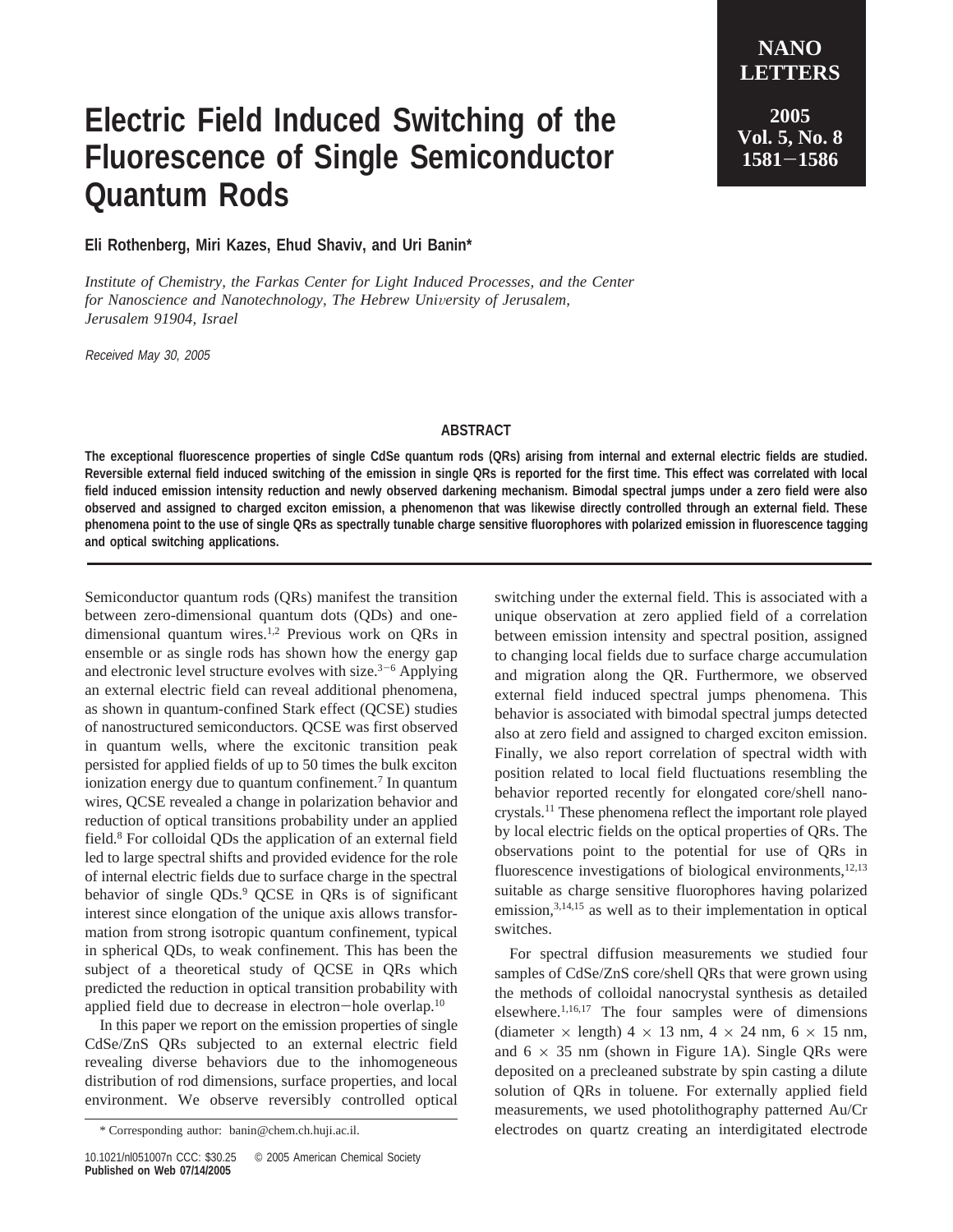

**Figure 1.** Electric field induced optical switching of single QRs, from the  $6 \times 35$  nm sample. (A) TEM image of the  $6 \times 35$  nm QR sample (scale bar 100 nm). (B) Fluorescence image of single QRs (bright spots) in between electrodes (20 *µ*m gap). Inset: Picture of electrode architecture. (C, D) Reversible switching off. Emission is red shifted and broadens until it completely shuts off in stronger applied field and then turns on again at lower field. (E) Reversible switching on.

configuration with  $20 \mu m$  electrode spacing (Figure 1B inset). The measurements were carried out on a ∼10 *µ*m region centered between the electrodes, as shown in Figure 1B, ensuring field uniformity. The field was cycled from zero stepwise to maximal field (350-400 kV/cm) and back to zero, before changing field polarity, to verify reproducible behavior. Single QR emission was measured on a locally built micro-PL setup, using an epi-illumination configuration. The emission image was split into two polarization components using a calcite plate placed in front of the monochromator, enabling orientation analysis of single QRs. Spectra were taken with 1 s (for spectral diffusion measurements) or 2 s (for electric field measurements) CCD integration time (LaVision Imager QE), and 25 W/cm2 excitation intensity at 532 nm and at  $T = 10$  K.

We monitored approximately 250 QRs from the  $6 \times 36$ nm QR sample that showed response to the applied field. Many of the observed QRs exhibited a spectral shift in the applied field, where the majority of field induced shifts were found to be linear by nature, namely, shifting to higher (lower) energies due to an increase in the applied field and shifting to lower (higher) energies upon changing field polarity.

About 25% of the observed QRs showed a remarkable controlled switching behavior. Figure 1C-E shows the emission spectra of three single QRs undergoing a reversible optical switching controlled by an externally applied electric field. Panels C and D of Figure 1 shows a reversible switching *off* due to an applied field. The emission red shifts and decreases with the increase in the applied field, until at stronger applied field the emission is shut off. Decreasing again the external field the emission turns on. Although both QRs spectra, as shown in panels C and D of Figure 1, exemplify switching *off* behavior, their field-dependent behaviors diverge greatly. For instance, the QR emission in Figure 1C shifts a little to the red and its intensity decreases gradually until switching off, whereas the emission of the QR shown in Figure 1D undergoes some increase in emission intensity, while a large spectral broadening and red shift are also observed, before the emission is switched off. These diverse behaviors are related to local conditions that govern single QR specific behavior. Figure 1E shows the opposite effect, namely, a reversible field induced switching *on* of the emission. This inverted switching behavior could likewise be understood through local conditions that govern QRs behavior and shall be discussed in detail in the following paragraphs. Orientation analysis based on the depolarization ratio showed preference of field induced switching for rods aligned parallel to the field (see Supporting Information).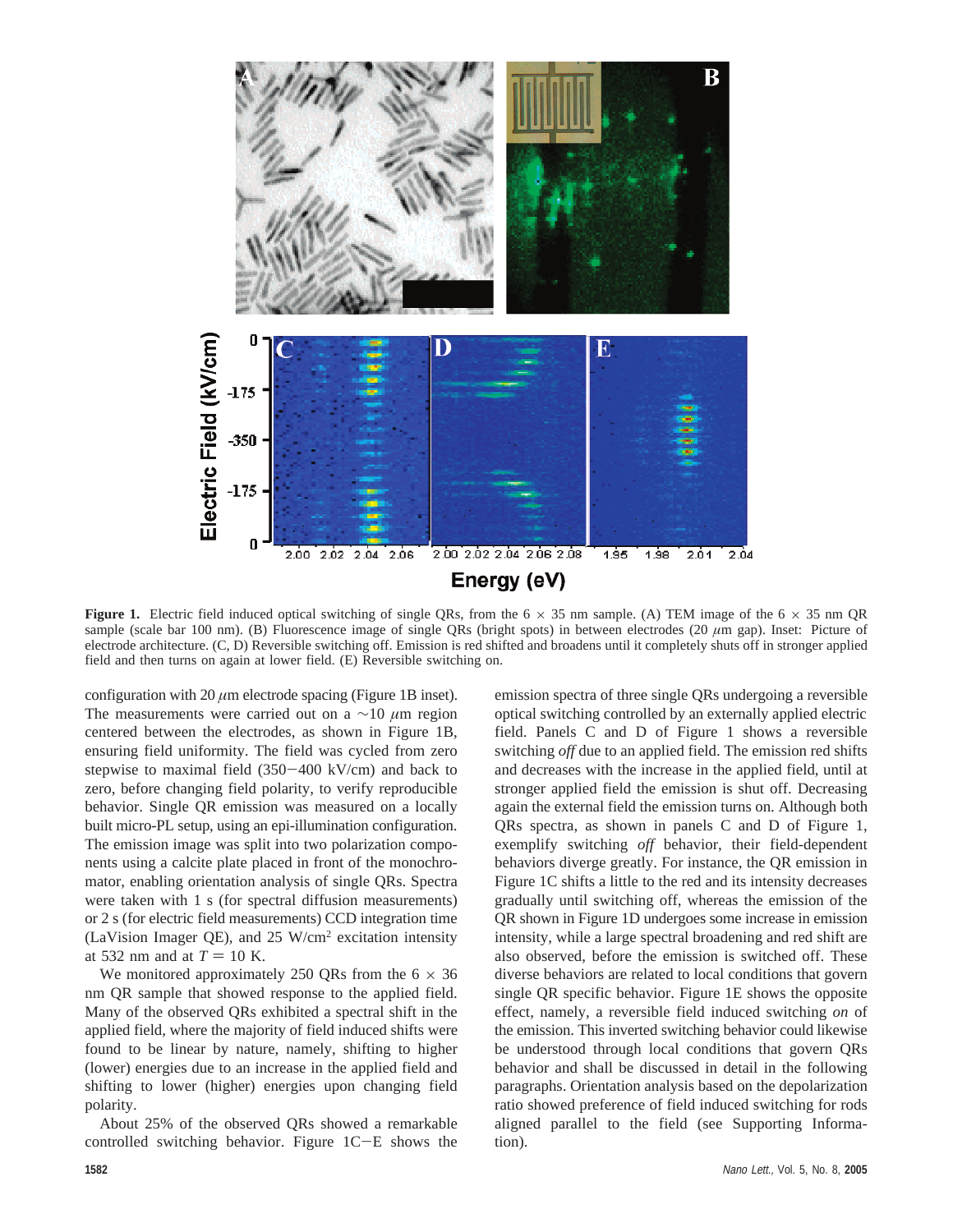

**Figure 2.** Spectral behavior of two different ORs from the 6  $\times$ 35 nm sample: (A) steady behavior in time; (B) shifty behavior in time.

The field induced switching *off* behavior is understood within the framework of the effective mass envelope function approximation, in which the emission intensity is proportional to the overlap of the electron and hole wave functions  $I \propto$  $\int \psi_e \psi_h$ .<sup>10</sup> By application of an external field, the electron and hole are being pulled in opposite directions, distorting the excitonic structure and diminishing the total electron-hole overlap until switching off the emission. The switching off is obtained at applied fields of *<sup>E</sup>*appl <sup>∼</sup> <sup>150</sup>-200 kV/cm. Taking into account the dielectric constant and aspect ratio, the effective field in the QR is in the range of  $0.3E<sub>appl</sub>$  to 0.7*E*appl, depending on the QR orientation relative to the external field.18 Comparison with the theoretical prediction shows that at the measured effective field for switching for our QR dimensions, the band gap transition probability is significantly reduced.19 The description for the switching phenomena therefore agrees quantitatively with the theoretical calculation in ref 10.

We next turn to monitor and analyze the spectral behavior of single QRs at zero applied field which exhibited diverse behaviors (Figure 2). Figure 2A shows a time trace of the spectrum of a QR that remained steady for a long period of time with seemingly no spectral change in intensity, width, and position, while in Figure 2B the spectrum moves to and fro and changes also in width and intensity. To analyze these spectra, we applied a Lorenzian fit extracting the spectral position, width, and integrated emission intensity. Figure 3 shows the correlation of intensity versus spectral position for QRs from three samples. A distinctive correlation where the emission intensity is reduced with spectral red shift is seen. It is important to note that this correlation is not due



**Figure 3.** Effects fo local electric field on single rod spectra. Correlated intensity reduction with spectral red shift for three QRs taken from three samples: (A)  $6 \times 35$  nm; (B)  $4 \times 24$  nm; (C) 4  $\times$  13 nm.

to photodegradation, as the intensity reduction was not correlated in time.

Moreover, a unique new darkening route of single QRs was observed, as shown in Figure 4A. Previous studies of QDs proposed two main darkening routes: an ionization route in which the QDs become charged resulting in nonradiative charge recombination<sup>20</sup> and a thermal route.<sup>21</sup> Here we present a third route: local field induced darkening, having a direct implication on QRs fluorescence properties.

Our suggested model for local field induced darkening is illustrated in Figure 4B clarifying also the phenomenon of emission intensity reduction correlated with spectral red shift. At low local electric fields the exciton distortion is minimal and thus the electron-hole overlap is large yielding higher emission intensity. As the local electric field is increased, possibly due to surface charge accumulation and migration closer to the exciton, the overlap is reduced resulting in a decrease of the emission intensity and the spectrum is red shifted, providing the correlated behavior discussed above. Finally, when the magnitude of the local field is greatest, the exciton is completely distorted, and no emission is observed, providing a new darkening route. The local electric field in QRs originates from charge residing in trap sites at the surface or at the core/shell interface, which can accumulate and change in position with time. Another possible source for a local field that varies between different QRs is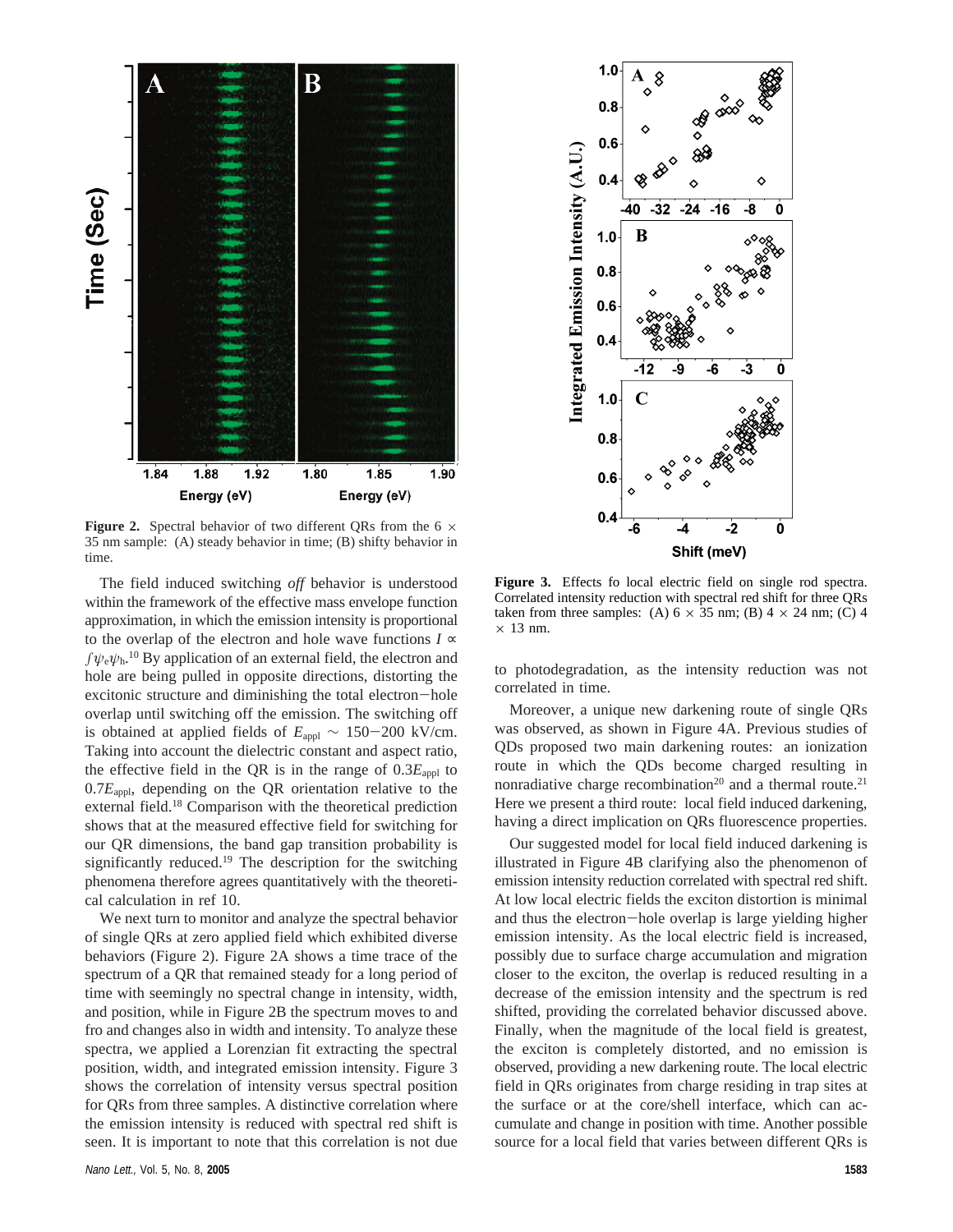

**Figure 4.** Darkening of a single QR from the  $6 \times 15$  nm sample. (A) Spectral change in time. Intensity decreases while width is increased as spectra are red shifted, until no emission is observed. (B) Scheme of darkening mechanism induced by a local electric field, which leads to reduced electron-hole overlap.

due to permanent surface charge imbalance resulting from lack of cylindrical symmetry along the OR's *c*-axis.<sup>22</sup>

With accordance to this model, we could now explain the switching *on* behavior at large applied field (Figure 1E). Initially the QR is dark due to a local electric field that causes a complete deformation of the exciton. Upon exerting an external field opposite in direction to that of the local field, the local field contribution is canceled enabling overlap of the electron and hole wave functions and thus switching the emission on. The local field contribution could also account for the different trends in switching off shown in Figure 1C,D, since the total field exerted on the QR is the vector sum of the external field and the local field. These behaviors clearly prove the crucial role of the local field in the radiative emission of QRs. Switching off and intensity reduction culminating in darkening due to the reduced electron-hole overlap is uniquely associated with the presence of the elongated axis in QRs, which approaches a weak-confinement regime. In spherical QDs the reduction of electronhole overlap due to electric field is limited by the strong confinement.

An additional ramification of the shape effect in the QR emission is given by a correlation between the spectral width (fwhm) and position, monitored during zero field spectral diffusion of single QRs from the different samples (Figure 5). This behavior was first observed for QDs with elongated shell.<sup>11</sup> It was attributed to the effect of surface charge density fluctuations where fluctuating charge located in the vicinity of the emitting QD core results in a broad and red shifted spectrum, while the fluctuating charge situated far from the emitting QD core has a lesser effect on the spectral width and position. A similar correlation is indeed seen here for QRs, and as further confirmation we apply a model similar to that used in ref 11 (solid lines) and described in the following. First, the spectral shift under an electric field is

$$
\Delta E = \mu \epsilon + \frac{1}{2} \alpha \epsilon^2 + \dots
$$

where  $\Delta E$  is the spectral shift,  $\epsilon$  is the local field induced by fluctuating surface charge, and  $\mu$  and  $\alpha$  are the excited-<br>1584



**Figure 5.** Correlation in spectral position and width (fwhm) of three single QRs from three different samples: (A)  $6 \times 35$  nm; (B)  $4 \times 24$  nm; (C)  $4 \times 13$  nm. Solid lines are calculated using the model describes in the text.

state dipole moment and polarizablity, respectively. From this equation, the change in the spectral width  $\delta(\Delta E)$  due to the field fluctuations  $\delta \epsilon$  is  $\delta(\Delta E) = (\mu + \alpha \epsilon) \delta \epsilon$ . The magnitude of  $\delta \epsilon$  due to the surface charge fluctuations depends on its distance from the exciton *r*:  $\delta \epsilon \approx 1/r^2$  –  $1/(r + \delta r)^2$  with  $\delta r$  the spatial fluctuation estimated to be  $\sim$ 0.3 nm at  $T = 10$  K, reflecting the distance between surface ligands. We used  $\mu$  and  $\alpha$  taken from external field dependent shifts of the  $6 \times 36$  nm sample as rough values for the modeling and observe qualitative agreement with the experimental correlation. In spherical QDs such a correlation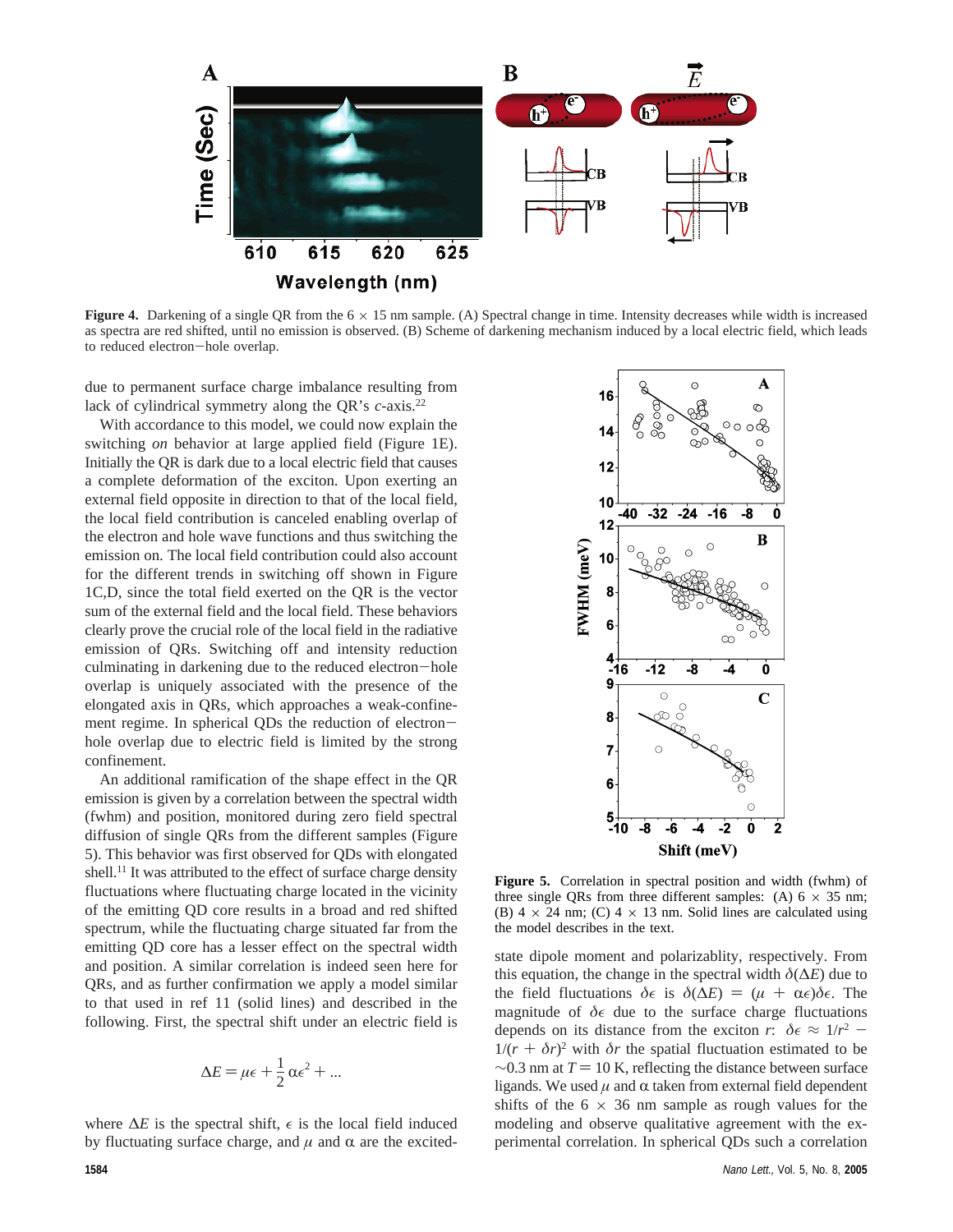

**Figure 6.** Charged exciton emission  $(6 \times 35 \text{ nm sample})$ . (A) Electric filed induced charging. Spectrum exhibits a spectral jump to the red at larger field and returns as field is lowered again. Right: drawing representing charging process due to an external field, where charge transfers from the trap into the CB (or VB for a trapped hole). (B) Correlated bimodal spectral jumps between neutral and charged exciton emission at zero field.

is not seen as the charge fluctuation occurs at a fixed distance from the exciton.

An additional observation upon applying an external field was of a distinct spectral jump of the emission shown in Figure 6A. The red-shifted emission is attributed to the charged exciton emission, where under the externally applied field we were able to reversibly control spectral bimodal jumps between the neutral/charged exciton states in single QRs. The emission at lower fields is attributed to a neutral exciton state, though the charged state is also observed, indicating of a metastable trap state. Upon increase of the external applied field, there is a jump to a red-shifted position, which is the charged exciton state, that persists as long as the field is strong enough. This could be understood by the schematic illustration in Figure 6: While no external field is present, the charge within the trap has a lower probability of tunneling into the conduction band (valence band). Under the applied field, a bending in both the level structure and the trap state may occur enabling the surface charge to tunnel into the conduction band (valance band) resulting in a charged exciton and a red-shifted emission. Upon decrease in the field, the charge returns to its metastable surface trap.

This observation can be directly associated with bimodal spectral jumps monitored in zero field emission spectra of single QRs (Figure  $6B$ ), an effect observed in  $15-20\%$  of the QRs within all four samples. This behavior is attributed to jumps between a charged and neutral exciton states,<sup>5</sup> resulting from a surface electron (hole) tunneling from a surface trap into the conduction band (valence band), creating a charged exciton with a red-shifted emission, while neutralization of the exciton results from the charge tunneling back to the surface. The shifts between the two spectral positions, extracted for all bimodal QRs, were found to be in the range of  $10-24$  meV, with a good approximation to the calculated<sup>23</sup> and observed<sup>24</sup> charged exciton energies reported for QDs. Although charged exciton emission of QDs had been reported, $25$  intense emission could be favorable for

the charged exciton in QRs as Auger relaxation is significantly suppressed in the larger rods.26

In conclusion, the optical behavior of single QRs is strongly affected by electric fields. The external field provided direct control for reversible on-off optical switching of single QRs. This was interrelated with optical phenomena observed for single QRs at zero applied field, where emission intensity reduction was correlated with spectral red shifts. Furthermore, a new field induced darkening route was observed. An additional occurrence due to applied field is the controlled charging of single QRs, resulting in charged exciton emission which is manifested in bimodal spectral jumps at zero field.

These new observations point to the 1D nature of colloidal QRs, reflecting shape evolution of confinement effects. Moreover, the unique field induced behaviors make QRs candidates for optical biosensors of electrical activity, with the added benefit of linearly polarized emission and absorption that could serve as a prominent tool for orientational analysis. Additionally, QRs could possibly be applied in wavelength-tunable optical switching devices.

**Acknowledgment.** This research was funded by the Israel Science Foundation Grant Number 924/04 and by the DIP program. We thank Y. Ebenstein for useful discussion, Dr. G. Kerner for help with data analysis programming, Dr. A. Chelly for electrode patterning, and A. Villentz for TEM analysis.

**Supporting Information Available:** Description of sample preparation and figure showing optical switching and relative orientation. This material is available free of charge via the Internet at http://pubs.acs.org.

## **References**

- (1) Peng, X.; Manna, L.; Yang, W.; Wickham, J.; Scher, E.; Kadavanich, A.; Alivisatos, A. P. *Nature* **2000,** *404*, 59.
- (2) Kan, S. H.; Mokari, T.; Rothenberg, E.; Banin, U. *Nat. Mater.* **2003**, *2*, 155.